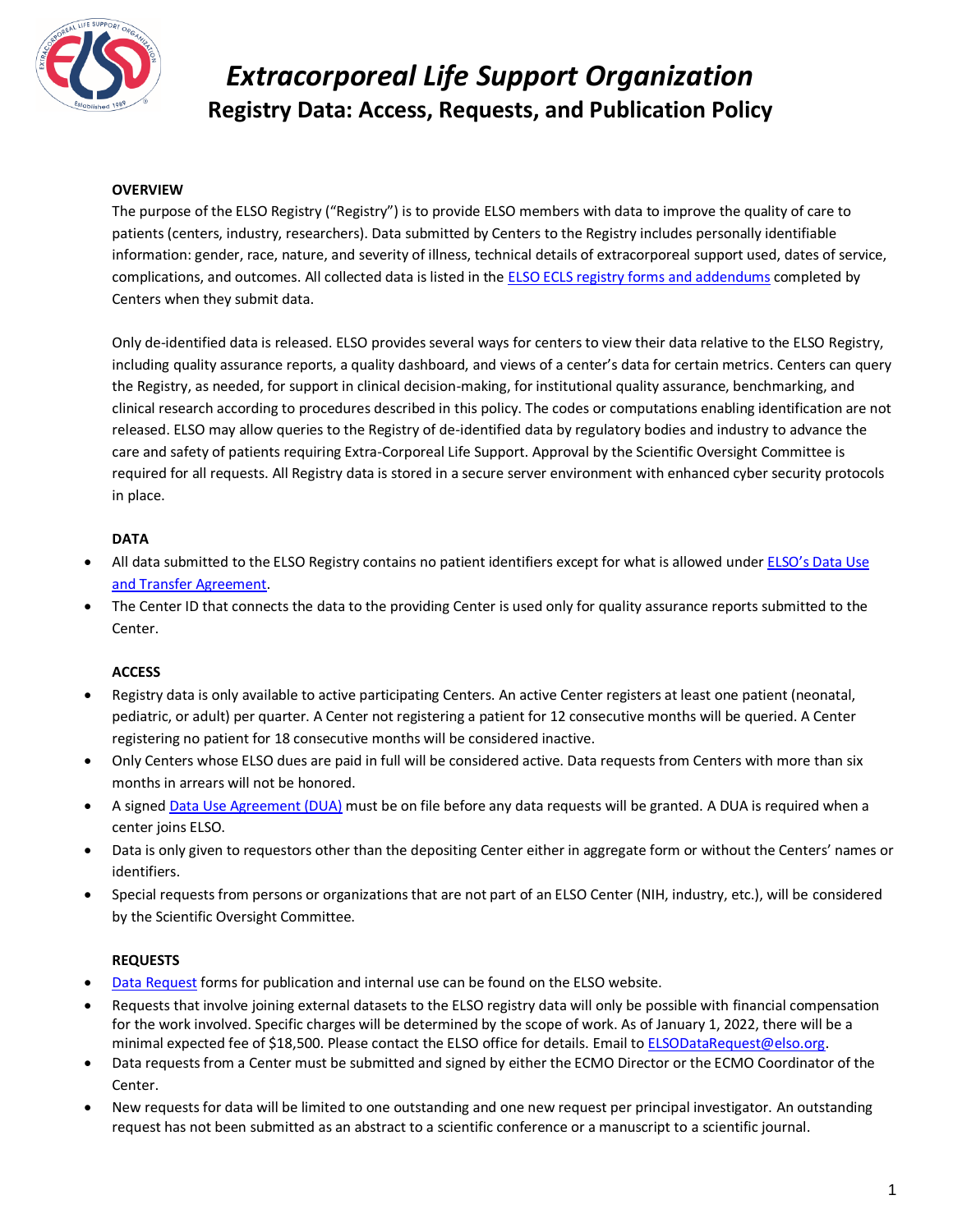

# *Extracorporeal Life Support Organization* **Registry Data: Access, Requests, and Publication Policy**

- The Scientific Oversight Committee (SOC) does not disclose the submitting Center's name in conjunction with data provided by that Center. Some research studies may benefit from analyses accounting for clustering of patients from the same Centers. These requests will be adjudicated by the SOC as required, and if approved, an anonymized Center identifier will be provided [\(policy available on the ELSO website\)](https://www.elso.org/Portals/0/Large%20Datasets%20Request%20Form%202021-01-25.pdf). Requests for data deemed politically charged will not be honored.
- Requests for data to be used for publication will be reviewed with previous data request submissions to ensure there is no substantial overlap. The date/time of request establishes the priority of the request. Data is only to be released to one investigator at a time for a particular study question. In cases where an overlap is found with existing approved studies, both investigators will be contacted to determine if substantial overlap exists. Final discretion for data release is the decision of the ELSO Registry chair(s).
- ELSO Registry will release large datasets to investigators for purposes of important research. The release will be based on the impact of the intended research. However special rules regarding handling, use, and reporting of these data will be enforced. Please see the **ELSO Large Data Set request policy** found on the ELSO website.
- Datasets from the ELSO Registry are released after a study proposal has been submitted for Data Request review and approved by the SOC. Released data should only be used to test the hypotheses included in the study proposal. Any further analysis of the dataset needs to be resubmitted for review to ensure the data has not been released to other investigators. This process is essential to the integrity of the ELSO Registry data and is respectful of the resources and effort expended by other investigators.
- Any additional data required for analysis must be requested with the [Data Request form.](https://www.elso.org/Registry/DataRequest.aspx) Additional data requests will be reviewed by the Registry or SOC Chair(s) to determine whether the additional data is a significant enough change to be presented at a full Data Request Review Committee Meeting.
- Data cannot be shared or distributed to anyone besides those listed in the submitted data request form and can only be used for the sole purposes outlined in the request.
- ELSO does not release manufacturer information and does not allow investigators to identify individual manufacturers, products, or centers in their publications or reports.
- ELSO does not release dates other than the year of ECMO run, only time intervals.
- Approved data requests will be published on the ELSO website including date of data delivery and expected date of completion. The purpose of publishing this list is to allow researchers the ability to view current ongoing projects in order to avoid overlapping requests.

## **PUBLICATION**

- Only one published manuscript per data request is allowed.
- Investigators are allowed 12 months of exclusive access to the data for the questions articulated in the proposal, with the following caveats. Some proposals have broad questions that cover entire populations, groups, or concepts. In these cases, we may release specific subpopulations or data for specific narrow questions in situations where this does not explicitly overlap with the stated aims of the investigators. Example: Investigator 1 receives data on "outcomes from VA ECMO in adults" and has not specifically specified analysis of patients with pre-existing renal failure. Investigator 2 may be released data <12 months later, focusing on "the outcomes of adult VA ECMO patients who were supported on RRT before ECMO." At 12 months, we will notify the investigators that data may be released to other waiting investigators. Both old and new investigators will be notified that data is out to two groups. ELSO may in cases of failed progress in a reasonable period, notify the investigators that they have a 3-6 month window to finish their analysis, at which point ELSO reserves the right to tell the investigators that they can no longer publish on the data. This is to ensure that delayed publications don't come out that encroach on newer investigators approved for data before they completed analysis.
- Special circumstances: for COVID-19 related data, investigators have only 3 months of exclusive access to the data.
- Data requests for projects intended for publication are reviewed once a month by the SOC. Once approval is granted the data request will be honored.
- Investigators are invited to submit a copy of the abstract or manuscript to the SOC to ensure the accuracy of data analysis and conclusions when using registry data. After publication, investigators are required to provide a copy of the manuscript to ELSO for purposes of monitoring the use and publication of ELSO Registry data. The SOC may request a manuscript review prior to submission. The purpose of the manuscript review is to: 1. Ensure that the report does not identify/expose centers, 2. Check that the proposed hypothesis was tested, and 3. Check that the research team stayed within the bounds which were documented with acceptance of the proposal (if any).